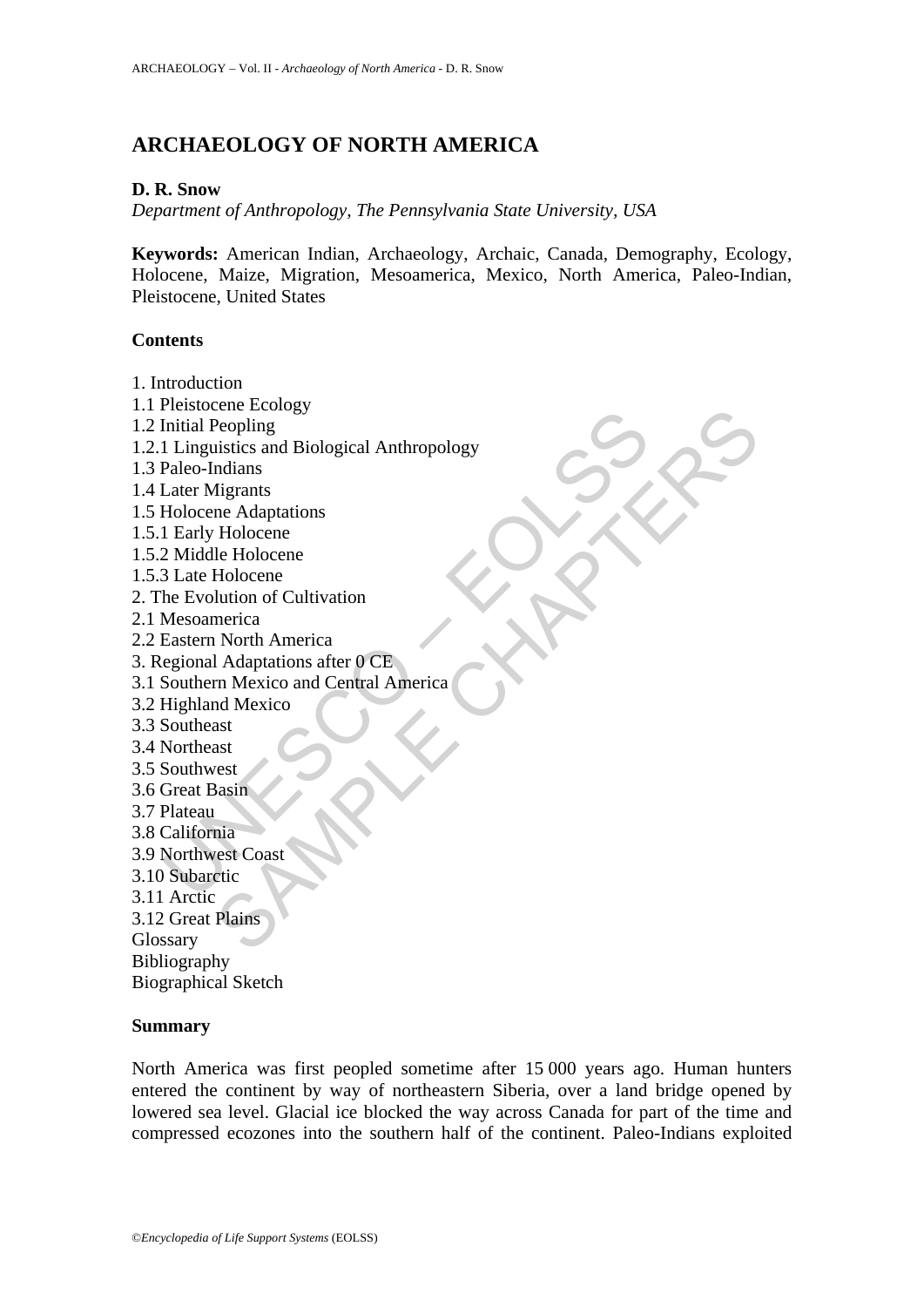large game animals such as mammoths, mastodons, horses, and a large species of bison, all of which became extinct during or shortly after the close of the Pleistocene.

The evolution of climate and environment toward modern conditions entailed a broad human readaptation. Archaic North American Indians settled into regional specializations, exploiting smaller game and plant resources. Attention to plants gradually led to cultivation, and suites of semidomesticates were developed both in highland Mexico and in the Eastern Woodlands. These supported the development of Olmec and other formative cultures in Mexico, and the Adena-Hopewell phenomenon in the Eastern Woodlands. Monumental earthworks were built in both regions.

Eastern Woodlands, Maize in combination with beans, squash, a<br>
ided the base of staples that were the foundation of North America<br>
lacked potential animal domesticates, so animal husbandry<br>
or part of native agriculture. N In Woodlands, Maize in combination with beans, squash, and other cultiple bease of staples that were the foundation of North American horticulate beaked potential animal domesticates, so animal husbandy was only a construc Mexican teosinte underwent a series of mutations that were beneficial to human cultivators. The resulting varieties of maize eventually spread to the Southwest and to the Eastern Woodlands, Maize in combination with beans, squash, and other cultigens provided the base of staples that were the foundation of North American horticulture. America lacked potential animal domesticates, so animal husbandry was only a very minor part of native agriculture. Nevertheless, the domesticates facilitated the development of farming and settled life in the Southwest, and the rise of monumental Mississippian communities in the Eastern Woodlands.

Cultures in other parts of North America remained based on hunting and gathering, although the richness of the environments of California and the Northwest Coast allowed the emergence of chiefdoms in some parts of those regions. The last wave of migrants out of Asia founded the Aleut and Eskimo cultures of the far north.

#### **1. Introduction**

Human beings did not enter the Americas until they were biologically modern and in possession of hunting technology sophisticated enough to allow them to penetrate northern regions, where the land link between Eurasia and North America was located. After their initial peopling, the inhabitants of the Americas remained largely independent from the peoples of the Eastern Hemisphere.

Social and cultural development from simple band societies to states and empires thus evolved separately in the Americas. Comparative study reveals that the parallels were remarkable, suggesting that the forms of complex human societies were inevitable given the nature of modern *Homo sapiens* and global conditions. However, comparison also reveals that the earliest Americans were somewhat more constrained by environmental conditions, and that their evolution was consequently slower and more limited.

North America is the world's third-largest land mass, covering 24 258 000 km<sup>2</sup>. Like South America its longest dimension and major mountain ranges are oriented roughly north to south. Consequently, bands of natural east–west ecozones tend to be both much shorter and broken up when compared to those of the Eurasian land mass. Eurasia is also more than twice as large, and has been inhabited by humans for much longer. All of these factors constrained human cultural evolution in North America, in terms of both its options and its rate of change.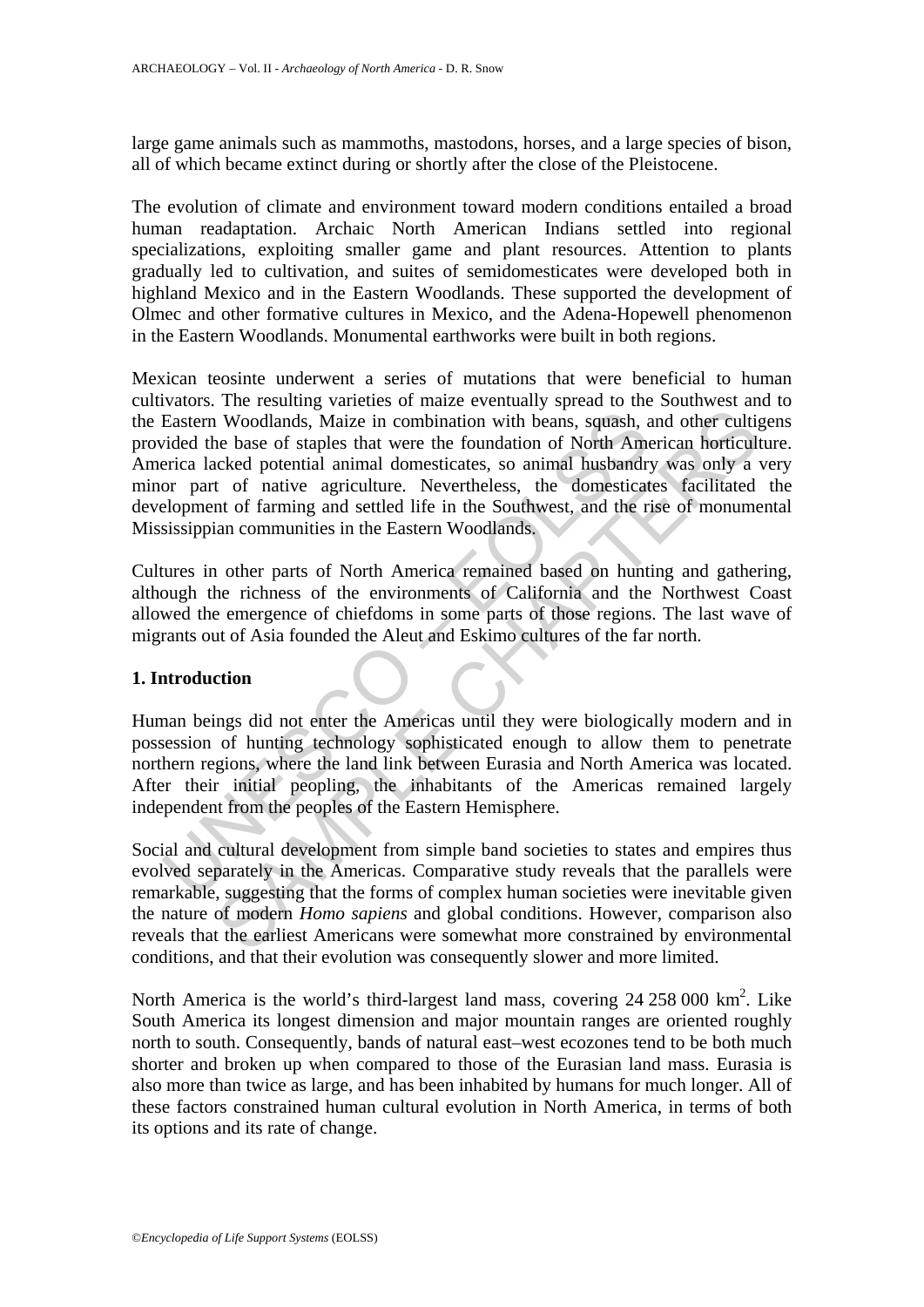Populations of large herbivores that might have been domesticated for traction in North America were either absent or became extinct before or soon after the arrival of the first humans. This forestalled the eventual development of animal husbandry and forms of horticulture that would have required plow technology and wheeled vehicles. These developments had to wait until their spread to North America from Eurasia and Africa after 1492.

# **1.1 Pleistocene Ecology**

Broad bands of ecologically similar environments have existed only in the north of the continent, and then only since the retreat of Pleistocene glaciers. These covered most of Canada and the northernmost United States around 18 000 years ago. At that time North American ecozones were compressed in the southern half of the continent. Many plant and animal species that had wider distributions in more recent times were confined to relatively small refuge areas.

animal species that had wider distributions in more recent times<br>tively small refuge areas.<br>15 000 years ago the rate at which moving glacial ice sheets ad<br>over the Hudson's Bay basin and the Canadian Rockies had fall<br>thic is species that had wider distributions in more recent times were confined all refuge areas.<br>
years ago the rate at which moving glacial ice sheets advanced from the Hudson's Bay basin and the Canadian Rockies had fallen b By 15 000 years ago the rate at which moving glacial ice sheets advanced from thick caps over the Hudson's Bay basin and the Canadian Rockies had fallen behind the rate at which they were melting at their margins. Thus the ice fronts were retreating even as the glaciers were still advancing. This process allowed ecozones to move northward again and for an ice-free corridor to open east of the Canadian Rockies. This might have provided a route for humans and other animals between interior Alaska, which had not been glaciated, and the unglaciated portions of southern North America.

A large amount of the earth's water was locked up in glacial ice during the Pleistocene epoch. Sea levels worldwide were as much as 150m lower than today as a consequence. Coastlines were thus farther out than they are today and broad areas of continental shelf were inhabitable landscapes. The shallow Bering Strait was dry and for many centuries the unglaciated portions of western and central Alaska were actually more a part of Eurasia than of North America.

# **1.2 Initial Peopling**

The first peopling of North America is the focus of current archaeological research. Basic facts remain uncertain and controversial. Humans could have been in what is now central Alaska by 18 000 years ago or even earlier. Eurasian peoples were biologically modern and sophisticated enough technologically to have reached the area by this time. Many archaeological sites have been investigated in an effort to find evidence of the first peopling of North America south of the glaciers. For a variety of very complex reasons, no dating of archaeological evidence to before 15 000 years ago has stood up to close scrutiny. Some sites have been completely discredited while others have been generally accepted as dating to no more than 15 000 years.

Probable routes of entry also remain controversial. It has been argued for several decades that glacial ice would have prevented human migration after about 25 000 years ago and until the opening of an ice-free corridor around 15 000 years ago. Some authorities put the latter date at around 13 000 years ago. Finds once thought to date to before 25 000 years ago have all been discredited. However, the likelihood that any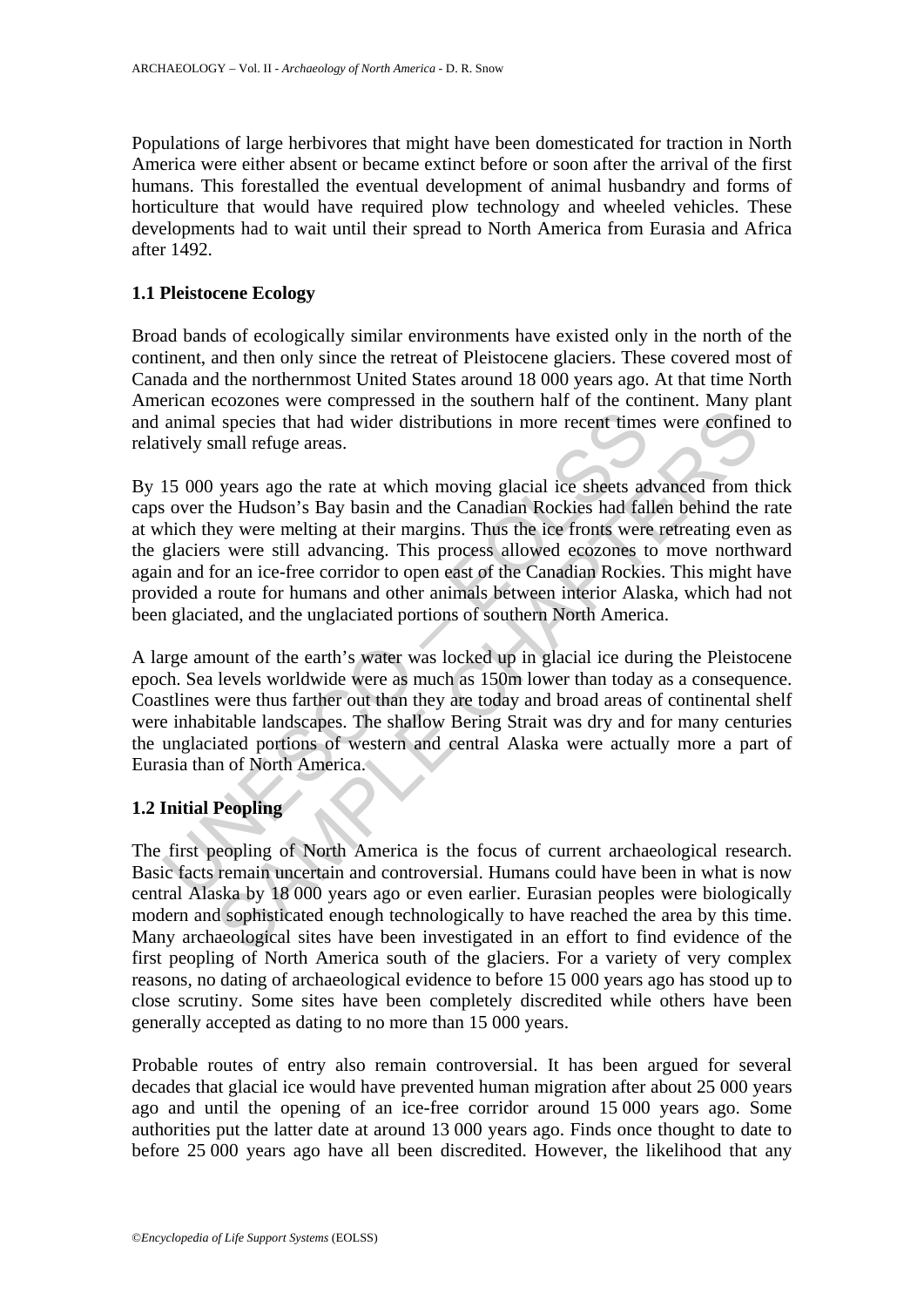recently deglaciated ice-free corridor might have lacked both vegetation and game animals and might also have been filled with impassable glacial lakes makes that route problematic

Some researchers have more recently proposed that migrants could have expanded along the exposed western continental shelf, never straying far inland from the marine resources of the Pacific. Much of the shelf would have been open to migrants by at least 13 500 years ago. The problem with this hypothesis is that even today mountain glaciers extend all the way to the sea in southeastern Alaska. The Malaspina Glacier is a formidable barrier and its Ice Age counterparts would have been even more so. Human migrants would have had to navigate around such barriers by boat.

Some archaeologists have even recently revived the hypothesis that the earliest human arrivals to North America could have migrated from Europe. Support for this idea is found in the similarities between Solutrean artifacts from Europe and Clovis artifacts in North America. However, the end of the Solutrean period predates the beginning of Clovis in North America by at least 5000 years, a time gap that cannot be bridged by current evidence.

wals to North America could have migrated from Europe. Supp<br>d in the similarities between Solutrean artifacts from Europe and<br>th America. However, the end of the Solutrean period predatee<br>vis in North America by at least 5 North America could have migrated from Europe. Support for this ide<br>e similarities between Solutrean artifacts from Europe. Support for this ide<br>e similarities between Solutrean artifacts from Europe and Clovis artifac<br>e s Both the West Coast hypothesis and the Solutrean hypothesis require that the first migrants to North America traveled at least part of the way by boat. There is no direct evidence for boats at this very early time. However, native Australians reached their continent thousands of years earlier. Moreover, the Solomon Islands, which are out of sight of the nearest land and must also have been reached by boat, have also been inhabited longer than North America. Thus archaeologists are no longer inclined to reject the possibility of migration across moderate stretches of open sea out of hand. However they got there, it now appears clear that humans were living south of glacial ice in North America no later than 14 000 years ago. The earliest radiocarbon dates from the Meadowcroft Rockshelter fall around that time. Early layers from Fort Rock Cave in Oregon are nearly as old. Cactus Hill in Virginia is similarly old and might hold even older evidence. Several other sites fill in the record for North America.

Curiously, some of the earliest sites known in the hemisphere are in South America. Of these Monte Verde in northern Chile is the best known. Clearly, human occupation of this site goes back at least 12 500 years. Because it is generally assumed that the first South Americans must have arrived by way of North America, Monte Verde provides some additional support for the hypothesis that at least one early wave of migrants expanded rather swiftly down the Pacific coasts of the two continents.

# **1.2.1 Linguistics and Biological Anthropology**

Other disciplines have been contributing to the debate. Historical linguistics has traditionally used vocabulary items to show connections between related modern languages and to reconstruct the extinct protolanguages from which they descended. Unfortunately, that technique does not allow for meaningful reconstructions back beyond a few thousand years. However, recent research on basic grammatical structures has revealed very old linkages between isolated languages scattered along the west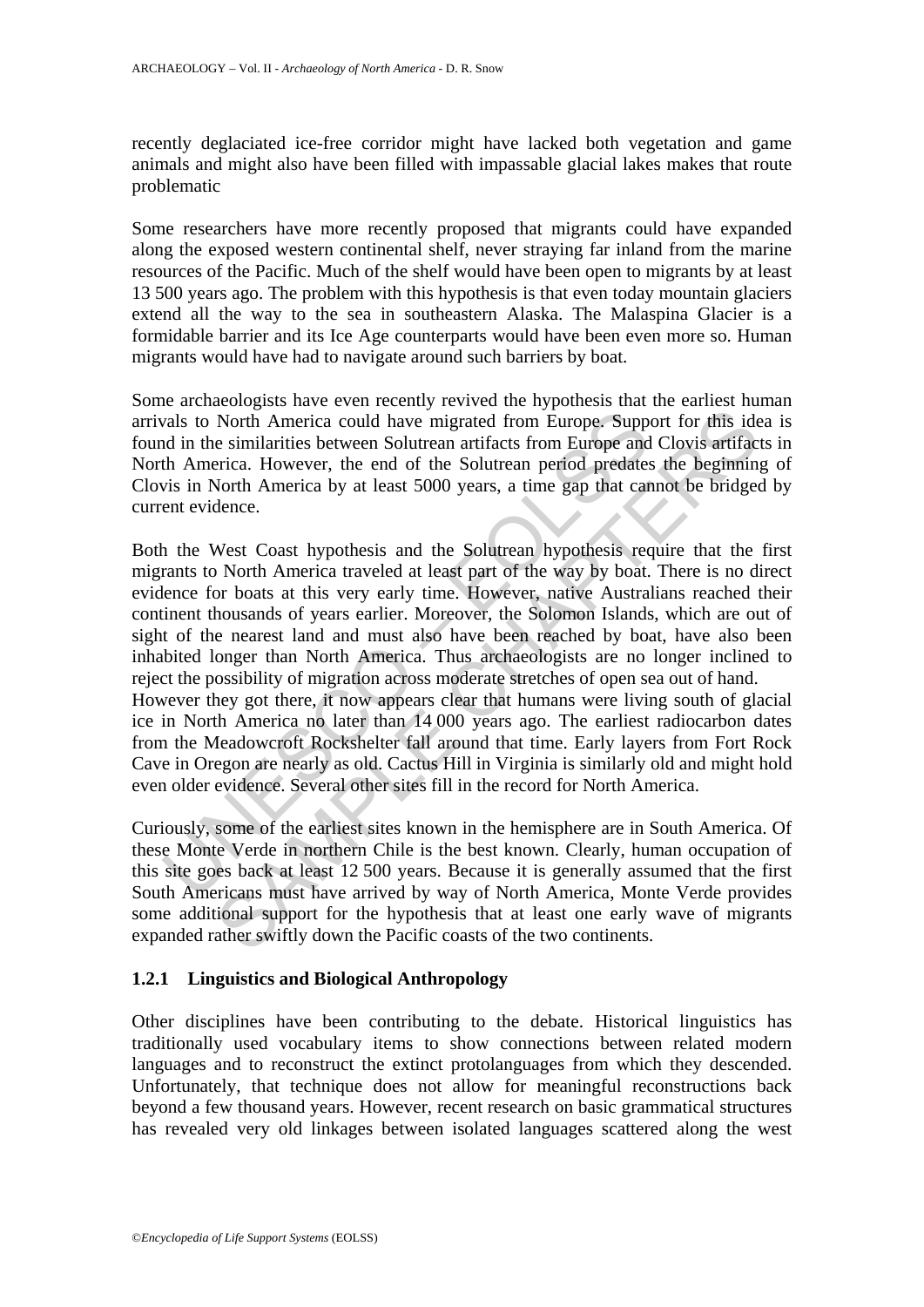coasts of both North and South America. These could be evidence of a very early migration along the Pacific rim of the Americas.

Biological anthropologists have observed that the earliest skeletal remains from North America do not closely resemble those of later American Indians. The 9000 year-old Kennewick skeleton is typical of the small number of early specimens that more closely resemble those of Asian population isolates like the Ainu of Japan. This suggests that the earliest wave(s) of migrants from Asia to North America emerged from populations there that had not yet been replaced by populations having the Mongoloid features shared by most modern East Asians and American Indians.

Modern genetics researchers are currently using mitochondrial DNA (mtDNA) lineages to explore these same issues. That research has suggested that four unique combinations of mtDNA (haplotypes) found in American Indians might have originated in their population before 18 000 years ago. Whether they could have emerged before that population reached southern North America or they alternatively argue for the presence of people south of glacial ice that long ago remains controversial. Resolution of the problem of American Indian origins will undoubtedly require teamwork among several relevant disciplines, not just archaeology alone.

### **1.3 Paleo-Indians**

The earliest Americans have been referred to as "Paleo-Indians" for many years. The best-known Paleo-Indian culture is Clovis culture, known for the diagnostic Clovis point, a thin lanceolate type with thinning flutes on its base. The point was used to tip small spears hurled by spear throwers. The bow and arrow was not adopted in North America until much later.

ntDNA (haplotypes) found in American Indians might have exactled mation before 18 000 years ago. Whether they could have en ulation reached southern North America or they alternatively argeople south of glacial ice that lo (haplotypes) found in American Indians might have originated in the originated in the originated in the originated in the originated subtem rate and the mendea of the prescheded subtem North American Indian origins will un Clovis points are very widespread in North America, but they appear to have been made for only a relatively brief period, mostly between 11 200 and 10 900 years ago. For many years cautious archaeologists rejected claims for earlier pre-Clovis sites, and the rapid spread of Clovis points was considered by some researchers to be evidence of a very rapid adaptive radiation of the first migrants to the Americas. This was further thought by some specialists to have coincided with the rapid extinction of Pleistocene game animals such as mammoths, mastodons, horses, and ground sloths.

Clovis and other fluted point types have long been considered diagnostic of all Paleo-Indians. However, this view has to be amended if the pre-Clovis sites that are now generally accepted are also to be classified as Paleo-Indian. Archaeologists are still not sure whether

Clovis represents a wave of migration or a successful new weapon that spread through human populations that were already in place. They are also not sure whether the point was a Eurasian invention that spread to America with people adapted to the exploitation of large Pleistocene herbivores, or an American invention only indirectly derived from Eurasian prototypes. As mentioned above, a few still argue for a more direct transatlantic derivation from the European Solutrean.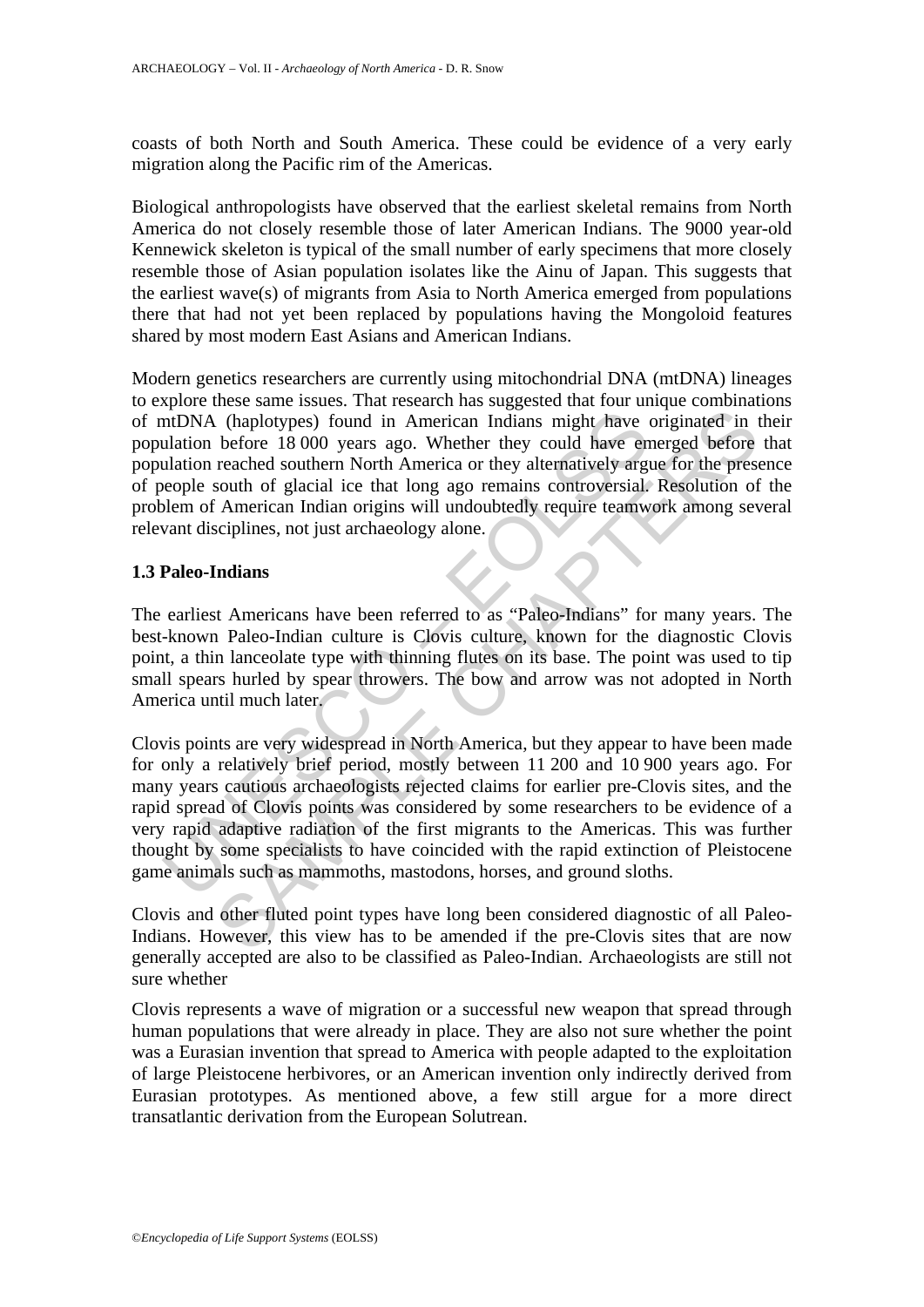# **1.4 Later Migrants**

The number of early waves of migrating human groups before the Clovis phenomenon remains uncertain. However, it is clear that there were two subsequent waves. Both came by way of Beringia, the once-dry land connection between Siberia and Alaska.

Alaska was still attached to Siberia 10 000 years ago. People not related to the Paleo-Indians moved into the region around that time, carrying a sophisticated microblade lithic technology. This is known as the Paleo-Arctic tradition, and speakers of one or more languages belonging to the Na-Dene family probably carried it. Their descendants eventually spread to the Northwest Coast and across most of the western Canadian Subarctic.

Around the same time or slightly later people ancestral to the Eskimos and their relatives the Aleuts also arrived in Beringia. These people adapted to the coastal environments of Alaska, dispersing and diversifying to match their technological skills to the demands of local environments. The people of the Aleutian chain had their own distinct tradition by 4500 years ago.

### **1.5 Holocene Adaptations**

The Holocene epoch began with the end of the Pleistocene, about 12 500 years ago. Glacial ice fronts stood near the modern boundary between the United States and Canada. South of the front was a zone of tundra and still farther south a zone of boreal forest. Areas of the continent that are now hot and dry were cool and wet at the time. Large lakes and grasslands covered areas that now have near desert conditions.

und the same time or slightly later people ancestral to the 1<br>tives the Aleuts also arrived in Beringia. These people adap<br>tronments of Alaska, dispersing and diversifying to match their t<br>ne demands of local environments. e same time or slightly later people ancestral to the Eskimos and the Aleuts also arrived in Beringia. These people adapted to the cost of Alaska, dispersing and diversifying to match their technological s ands of local en People carrying Clovis points penetrated virtually every corner of the continent in their brief career. They appear to have been adapted to the hunting of large game, and their remarkable expansion coincided with the extinction of many species both large and small. The advent of the Holocene entailed widespread climatic and environmental change. Ecological conditions everywhere began to move toward modern ones and many species were subjected to adaptive stress. The presence of technologically sophisticated human hunters was a component of the new ecological regime. Unlike the animal species of Africa and Eurasia, those of the Americas did not have the luxury of slow adaptive biological evolution in the presence of human predators that were themselves evolving physically and culturally at a slow pace. American game species had an impossibly short time to adapt biologically to predation at the hands of skilled human immigrants. While not the only factor involved in their demise, the extinctions of the early Holocene must be attributable in part to human predation. Like all ecological problems, this one is undoubtedly a complex one that will not yield to simple causal explanation.

With the extinction of the biggest game animals, Paleo-Indians began to settle into specialized adaptations to local conditions around the continent. Environments everywhere were still unstable and changing, but people probably began to develop strategies of seasonal movement and specialized exploitation that maximized their return from plant and animal resources.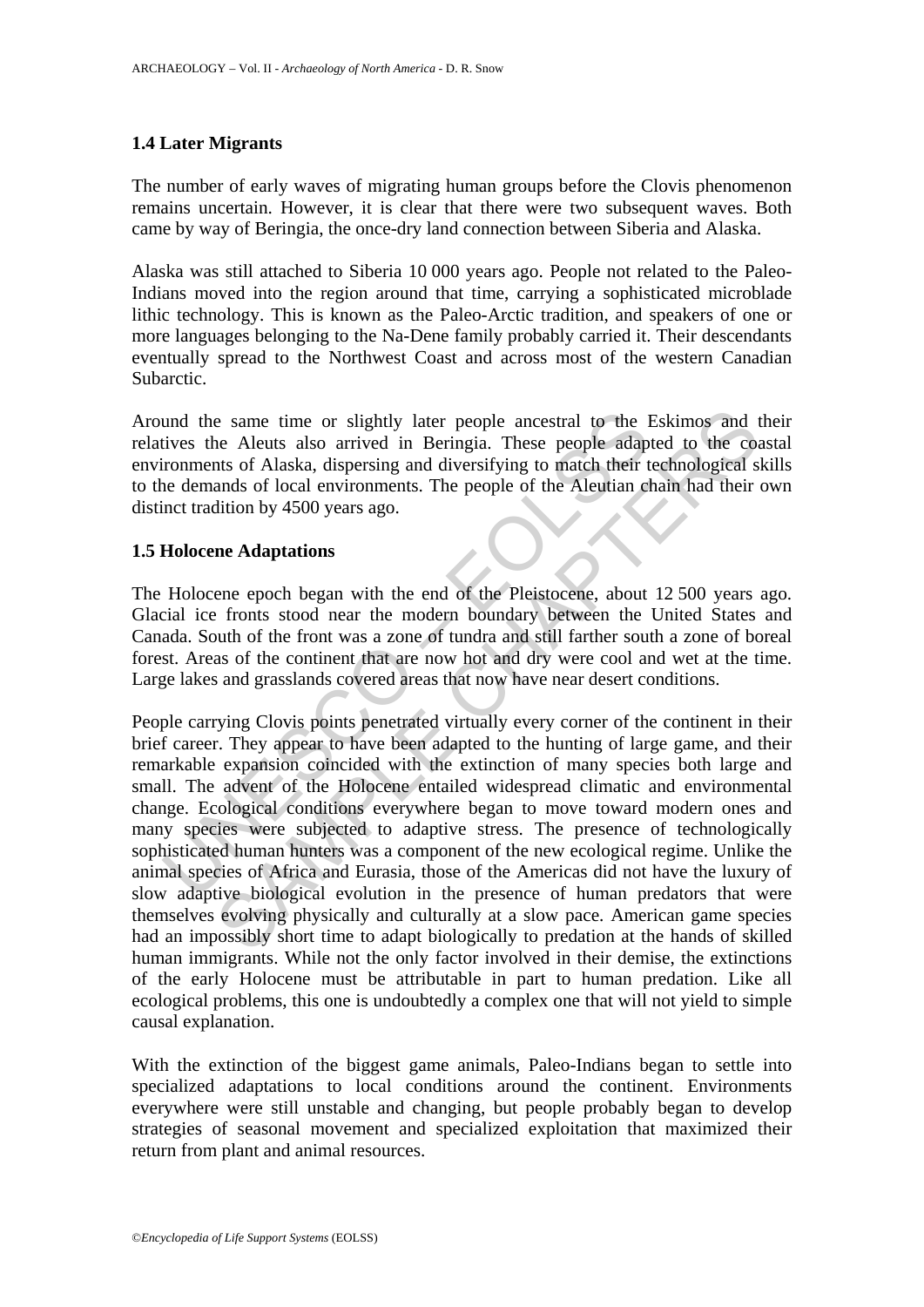Although larger species of bison became extinct, the smaller species that still survives flourished on the Great Plains throughout this period. Lacking domesticated horses, the Indians of the region had to use other techniques. Herds of bison were occasionally stampeded into steep-walled arroyos, where they could be safely killed from above. Herds were also stampeded over cliffs. Many such "Buffalo jumps" are found in the High Plains east of the Rocky Mountain front, from Alberta to Colorado. The Alberta site of Head-Smashed-In (WHS) is an excellent example.

promises, because large-scale storage anchors communities to spourages the development of social boundaries to protect precious a hungry neighbors. Generally speaking, people everywhere urce bases, and developed new techno ses, because large-scale storage anchors communities to specific locations<br>the development of social boundaries to protect precious stored resources<br>tyry neighbors. Generally speaking, people everywhere broadened<br>asses, an Anthropologists distinguish between "foraging" and "collecting" behaviors. Foragers map themselves on to local resources, changing their camp locations when resources within easy walking distance are exhausted, and depend upon sharing with neighboring groups to buffer shortages. By definition collectors practice food preservation and storage to buffer shortfalls and bridge lean months. The latter solution requires social compromises, because large-scale storage anchors communities to specific locations and encourages the development of social boundaries to protect precious stored resources from hungry neighbors. Generally speaking, people everywhere broadened their resource bases, and developed new technologies to exploit new food resources. For example, acorns are not edible by humans unless they are properly processed. Tools had to be developed to remove the hard outer shells and pulverize the inner meat. Toxins then had to be leached from the pulverized acorns to make them edible. Once the process was discovered, populations having access to oak groves had access to an important new collecting strategy. Local populations expanded their resources bases everywhere across the continent with innovations of this kind.

# **1.5.1 Early Holocene**

The early Holocene (12 500 to 8500 years ago) was a period during which lakes shrank, big game disappeared, glacial ice receded, and sea levels rose. Trees adapted to cool temperatures expanded northward across recently deglaciated terrain. Major rivers carried huge amounts of glacial meltwater to the rising seas. Temperate forests expanded from refuge areas in the East while deserts expanded in the West. Paleo-Indian adaptations to big game hunting gave way to adaptations that archaeologists commonly refer to as "Archaic."

# **1.5.2 Middle Holocene**

The middle Holocene (8500 to 4000 years ago) witnessed a rise in average temperatures, in some regions to higher levels than today. This episode is referred to as the "Altithermal" in western North America. Some areas in the West became so dry that they had to be largely abandoned by their human populations. In the East prairie grasslands expanded at the expense of mixed hardwood forests as a result of the higher incidence of summer droughts. This process was probably accelerated by the human practice of burning forests to encourage populations of deer and other herbivores.

Environmental changes through the early and middle Holocene periods intensified other trends in human cultural evolution during the Archaic periods as well. Highly mobile band communities living in temporary shelters settled into scheduled seasonal rounds within traditional territories. Greater sedentism at regularly visited resource-rich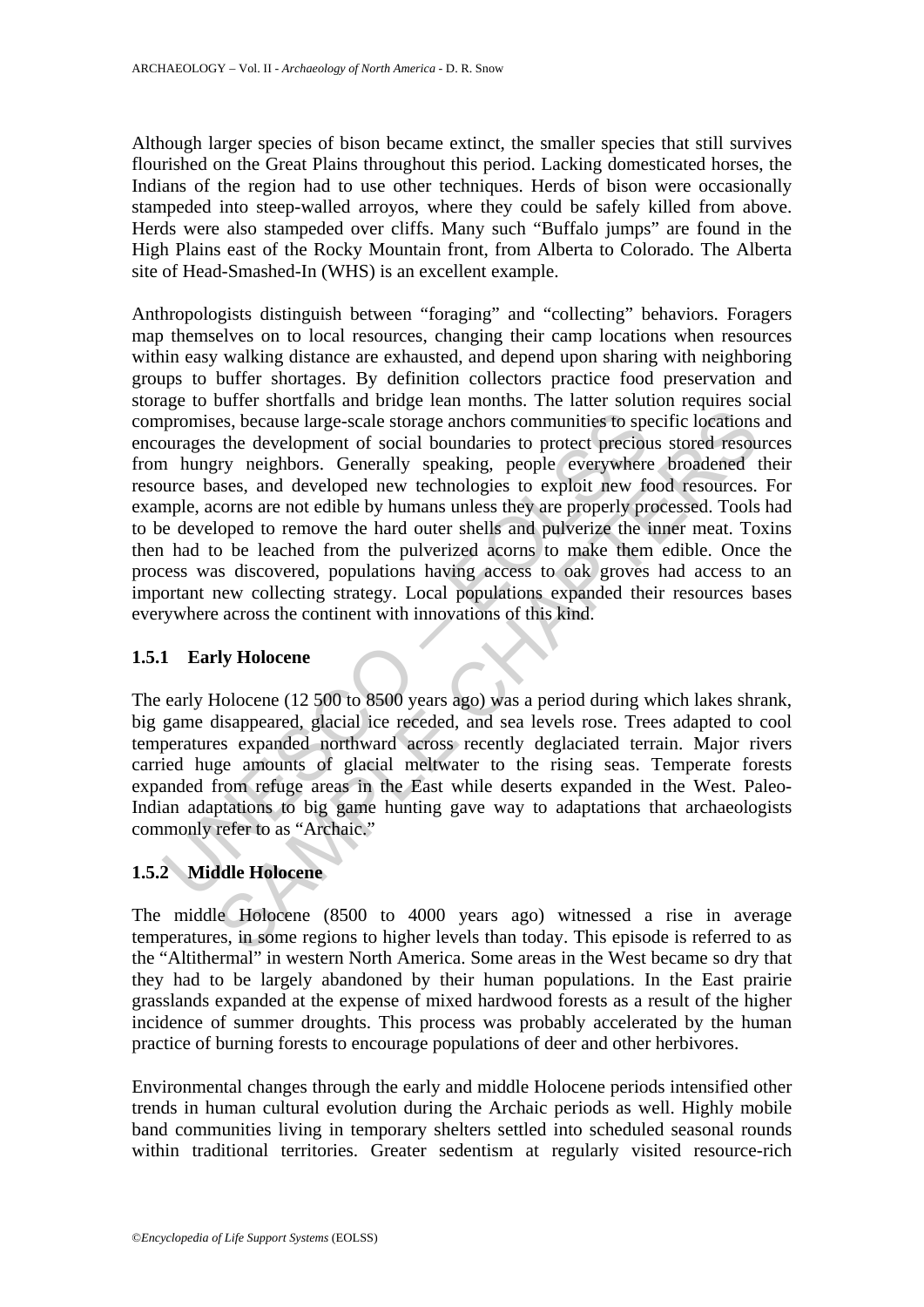locations created archaeological sites with deep midden deposits. Technology became more complex and less portable. Large game was increasingly replaced by smaller game, and people found new ways to exploit and store the seeds, greens, and tubers of plants in their environments. As population grew band ranges shrank. Social and linguistic boundaries appeared between regional societies.

# **1.5.3 Late Holocene**

The late Holocene, the last 4000 years, has been characterized by modern climatic conditions. Continuing human exploitation of the landscape, particularly the practice of burning, has caused the evolving local environments of North America to be partially anthropogenic. Some modern national parks have created wilderness zones that are close to what they might be had humans never come to North America. However, such environments were probably rare or nonexistent during the millennia that American Indians dominated the American landscape.

In the Arctic, by 4000 years ago the ancestral Eskimos living in southwestern Alaska developed a new technology referred to as the Arctic Small Tool tradition. Tiny microblades were diagnostic of this industry. So too was the bow and arrow, which was probably introduced from Asia. The weapon later spread to other parts of North America.

ironments were probably rare or nonexistent during the millen<br>ans dominated the American landscape.<br>He Arctic, by 4000 years ago the ancestral Eskimos living in so<br>leoloped a new technology referred to as the Arctic Small and the service of the metalline of the metalline and the service in the service of the service probably rare or nonexistent during the millennia that Amere innated the American landscape.<br>
i.e., by 4000 years ago the ance The carriers of the Arctic Small Tool tradition harvested runs of salmon and hunted seals along the coast. They often lived in snug semi-subterranean houses with sod roofs, at least in the wintertime. They were initially dependent upon wood for both fuel and roof beams, and this bound them to forested areas. However, they soon began to use stone lamps that burned oil from seals and other sea mammals. This released the grip of the forests on the early Eskimos, and freed them to live on the treeless tundra of the Arctic Ocean coast, the first humans to do so. They spread quickly across northernmost Canada to the coastal portions of Greenland.

It was a marginal existence. Small climatic variations have amplified effects in such an environment. Bands of Eskimo hunters might thrive in an area for a few years then have it turn completely uninhabitable. Climatic cycles thus periodically caused migratory events, rapid readaptations, and local extinctions across the northern margin of the continent. Archaeologists have detected and named a whole series of later local and regional Eskimo traditions, each differing from the others in subtle ways. Some later traditions even added crude pottery to household inventories.

- -
- -
- -

TO ACCESS ALL THE **25 PAGES** OF THIS CHAPTER, Visit[: http://www.eolss.net/Eolss-sampleAllChapter.aspx](https://www.eolss.net/ebooklib/sc_cart.aspx?File=E6-21-03-04)